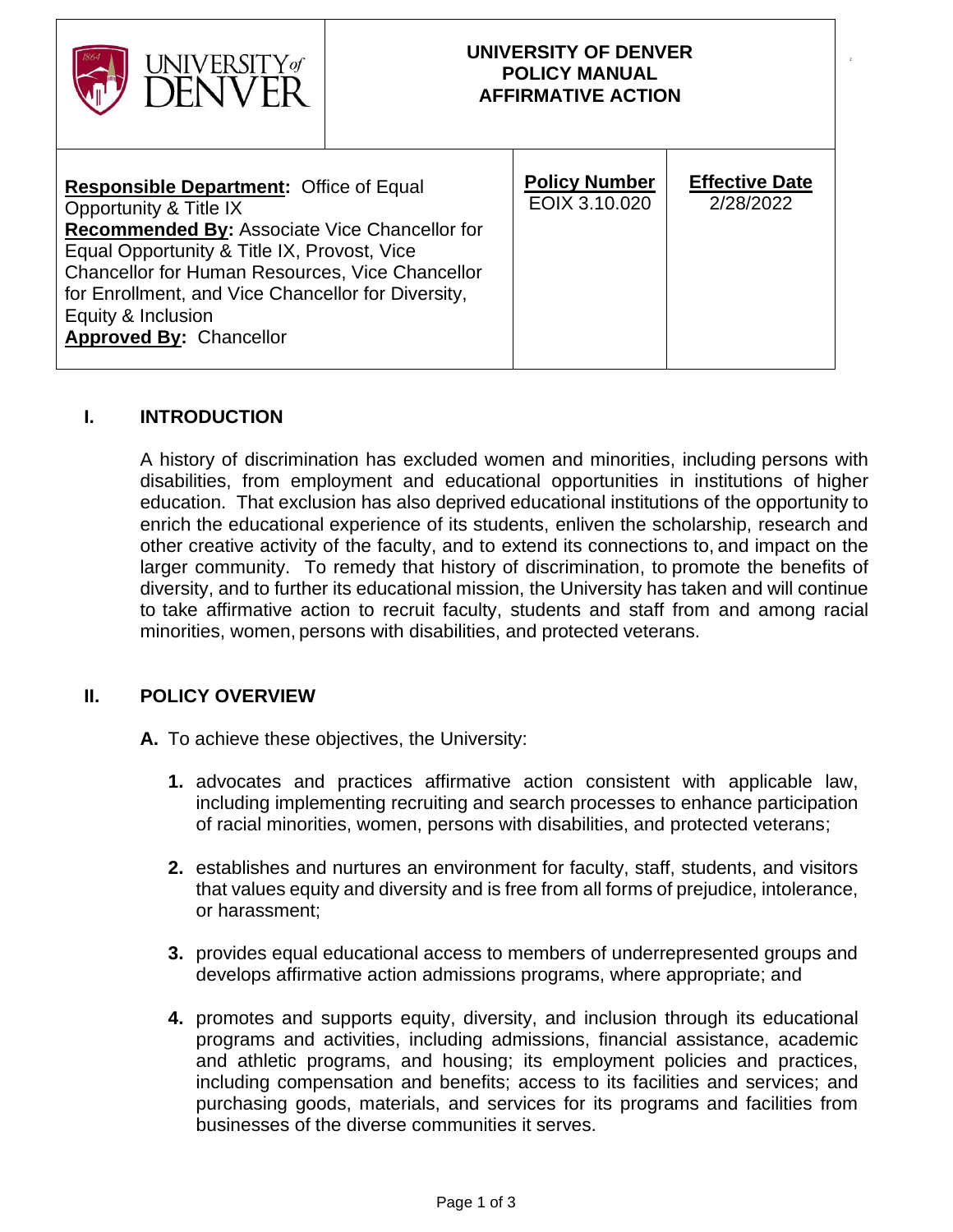- **B.** The University prohibits discrimination on the basis of race, color, national origin, age (40 years and over in the employment context), religion, disability, sex, sexual orientation, gender identity, gender expression, genetic information, marital status, veteran status, and any other class of individuals protected from discrimination under federal, state, or local law, regulation, or ordinance in any of the University's educational programs and activities, and in the employment (including application for employment) and admissions (including application for admission) context, as required by Title IX of the Education Amendments of 1972; Title III of the Americans with Disabilities Act of 1990, as amended in 2008; Section 504 of the Rehabilitation Act of 1973; Title VI and VII of the Civil Rights Act of 1964; the Age Discrimination Act of 1975; the Age Discrimination in Employment Act of 1967; and any other federal, state, and local laws, regulations, or ordinances that prohibit discrimination, harassment, and/or retaliation.
- **C.** The University recognizes that non-discrimination by itself does not achieve equal opportunity. Accordingly, the University continues to take affirmative action to achieve equal opportunity through recruitment, outreach, and internal review of its policies, procedures, and practices. The University develops and implements systems and programs to retain, advance, and equitably compensate qualified individuals from among these groups who are hired as employees or admitted as students.

# **III. PROCESS OVERVIEW**

- **A.** The Office of Equal Opportunity & Title IX oversees implementation of this Policy and the Affirmative Action Plan, along with the Office of Diversity, Equity, & Inclusion, Human Resources, and Shared Services. The [Chancellor's Cabinet,](https://www.du.edu/chancellor/chancellors-cabinet) officers of the University, and all deans, directors, department heads, and managers are responsible for the proper implementation this Policy and the Affirmative Action Plan in their respective areas, and they are expected to exercise leadership toward the University's objectives. The University expects that every employee share this commitment and cooperate fully in helping the University meet these objectives.
- **B.** This Policy is a counterpart to University Policy EOIX 3.10.010 *Discrimination and Harassment,* which focuses on addressing, eliminating, and preventing current discrimination. The [Chancellor's Cabinet,](https://www.du.edu/chancellor/chancellors-cabinet) officers of the University, and all deans, directors, department heads, and managers are responsible for consulting both Policies when making employment and admission decisions.
- **C.** The University, through its Office of Equal Opportunity & Title IX, has developed detaile[d policies and procedures](https://www.du.edu/equalopportunity/policies-procedures) for individuals to bring forward concerns or complaints of discrimination and harassment. Inquiries regarding this Policy or its application should be addressed to the [Office for Equal Opportunity &](https://www.du.edu/equalopportunity/equal-pay-pay-equity) Title IX.

### **IV. DEFINITIONS**

**"Affirmative Action"** means policies, procedures, and practices that the University adopts and implements to provide all qualified applicants and employees an equal opportunity for recruitment, selection, advancement, and every other term and privilege associated with employment and/or participation in educational programs and activities.